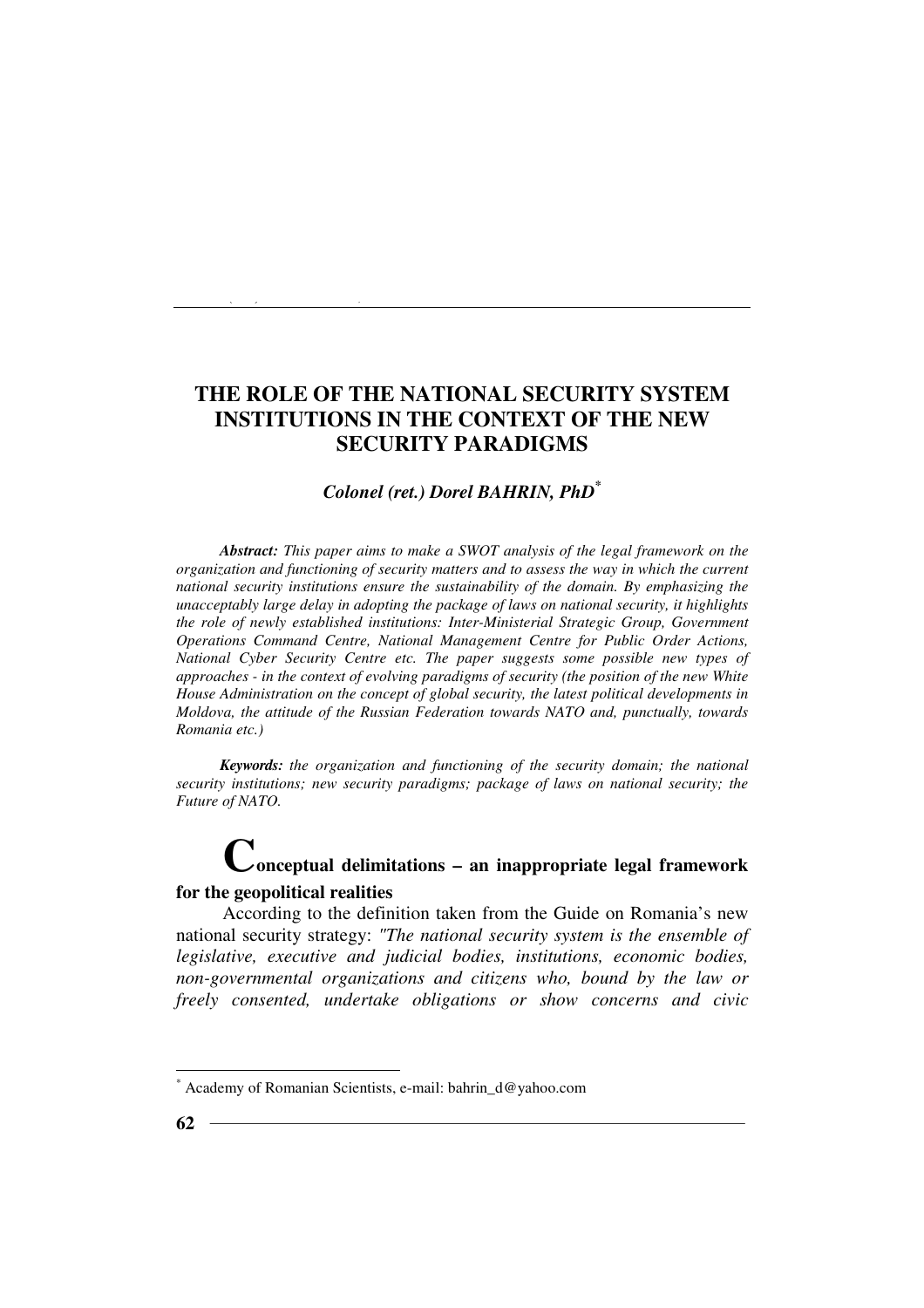*initiatives in connection with the realization, protection or assertion of security values and interests. " 1*

Therefore, according to the new definition that we have adopted, the bodies and structures specialized in the implementation of the national security system should be found – with specific missions, within the three powers of the State, within some economic bodies, but also in the civil society – topic to be developed in point 3 of this article. However, from a structural point of view, it is considered that the national security system mainly consists of: a defense component, a public order component, an Intelligence component and, together with the socio-economic component – a component of the civil society (specialized non-governmental organizations).

We find, however, that the legislation in this field remained a long way behind the approaches made in the content of Romania's national security strategies, starting with the first national security strategy in 1999.

Thus, *Law No. 51/1991 on the national security of Romania* is still in force, republished in 2014 (until 2014, called the *Law No. 51/1991 on the national safety of Romania)*, which, in Art. 6, provides that *only the structures in the field of Intelligence have responsibilities in the field of national security*. So, according to a law still in force, the three powers of the State do not have either their own specialized structures or direct duties in the field of national security.

Also, regarding the legal regime of the exceptional states, namely the state of emergency, the state of siege, the state of mobilization and the state of war, the first two were regulated only in 1999, through O.U.G. No.1/1999, when the miners were already approaching the Capital, and the other two states (mobilization and war) only after 10 years - by Law No. 355/2009.

Concerning the much discussed packages of draft laws on national security (3 variants proposed between 2007 and 2014), the need for new projects - to be legislated - was clarified in Chapter IV of the *National Defense Strategy Guide 2015-2019, approved by CSAT (Supreme Council of National Defense) Decision No. 128 of 10 December 2015.*

 $\frac{1}{1}$  National Defence Strategy Guide for the period 2015-2019, p.10, http://www.presidency.ro/files/userfiles/Ghid\_SNApT\_2015-2019\_AP.pdf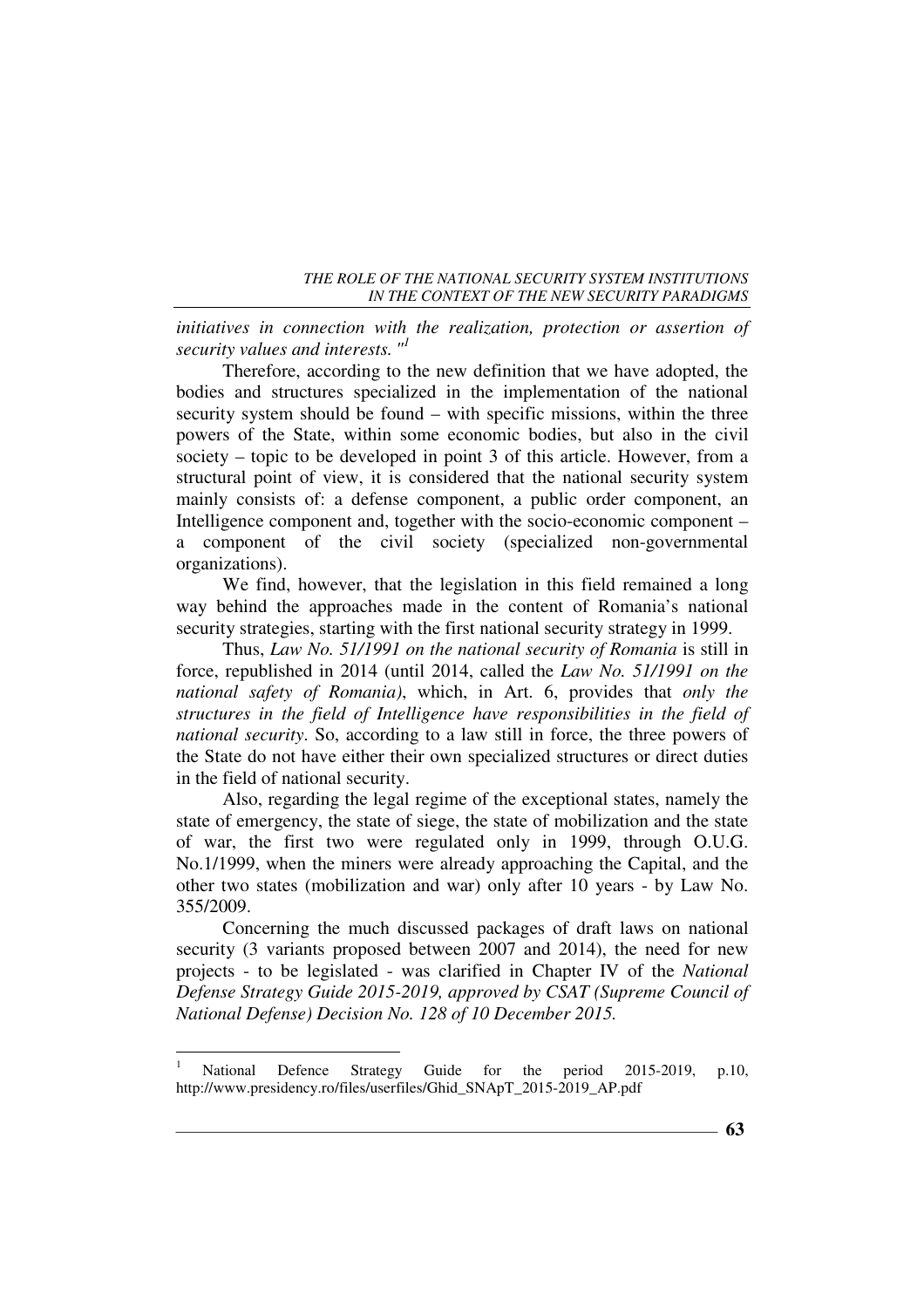#### **The new security paradigms**

The main paradigm currently perceived by the author about the evolution of international relations is the transition from the principle of *Political Correctness or Politically Correct -* (*tolerance towards minorities of any kind, generous promotion of human rights, more social justice, and acceleration of democratization of international relations*) to the *Realpolitik*  principle - the principle of realistic politics *(ethical principles yield to power-based relationships - with emphasis on promoting pragmatism in international relations etc.).*

*According to the doctrine in the field, the concept was re-launched in the U.S., during the Cold War, by Henry Kissinger - during President Richard Nixon's term of office, and is now unreservedly expressed by the current US President Donald J. Trump.*

We consider that this new paradigm also includes Romania's new security strategy under the name of *the National Defense Strategy of the Country for the period 2015-2019* (the previous strategies we appreciate, however, as having a too general nature) which analyses the current geopolitical context, makes several references (even indirect) *to the dangers currently posed by the Russian Federation.* 

In antithesis, *the Military Doctrine of the Russian Federation - 2014*, approved by President Vladimir Putin and formulated in 58 points, considers NATO expansion, the stationing of troops in NATO member countries on the border with the Russian Federation*, "as well as in the adjacent waters, including the political and military pressure exerted on the Russian Federation"* ... *"the location of anti-missile Defense systems undermining global stability and breaking the balance of forces in the nuclear field" ... represent real threats to Russia's security*<sup>2</sup> .

*A new episode happened in Athens - on May 27, 2016, when, in a joint press conference with the Greek Prime Minister, Alexis Tsipras, President Putin said* **"If yesterday, in these areas of Romania, people just did not know what it meant to be within the range of action, today** 

<sup>&</sup>lt;sup>2</sup> "The Military Doctrine of the Russian Federation", p.12, https://www.offiziere.ch/wpcontent/uploads-001/2015/08/Russia-s-2014-Military-Doctrine.pdf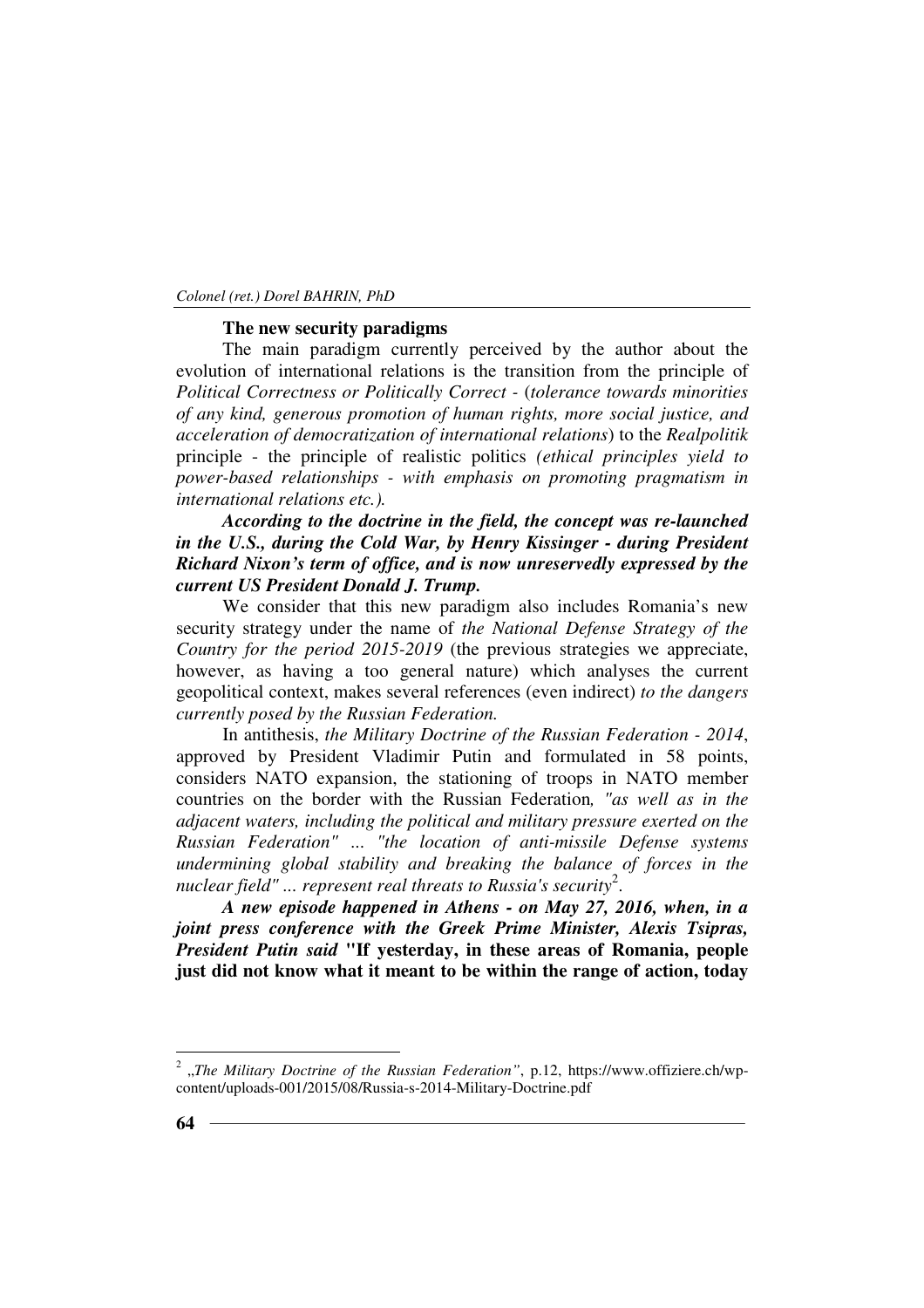# **we are forced to take certain measures to ensure our security" ...** *adding that* "We will not act until we see missiles in areas bordering us" <sup>3</sup>

In the context of the evolution of new paradigms, we must also assess the trenchant position of President Trump on the need to increase the contribution of the European states to NATO, both on the budget of the organization and on the percentage of GDP allocated by each Member State for defense (developments marked on the European level also by the Brexit phenomenon, the launch of the European Commission's White Paper on Europe, the dangerous evolution of the extreme right in many EU countries, etc.).

In this context, the question naturally arises regarding the position of Romania is in the great "European concert" (or the context of "Global state, ruled by world government"<sup>4</sup>) and about its real security guarantees. One may ask even whether the events that have taken place lately could be considered relevant in this respect: the American ambassador in Bucharest had a picture taken with the Szekler banner, the US Ambassador in Chisinau pronounced against the union of the Republic of Moldova with Romania and President Vladimir Putin handed to Igor Dodon, President of Moldova, a map of Great Moldova - which also included territories of Romania.

We believe, however, that it would be naive to consider that - at present and in the near future - Romania, as a NATO member state, could become the target of an actual attack from the Russian colossus, as it might have happened until the years 2002-2004.

*However, making scenarios - on possible future challenges (from Russia or third parties - in the form of hybrid warfare) or "cold testing", these need to be identified and analyzed by specialists and military structures with competence and expertise in the field.* 

# **The current organization and functioning of the national security system.**

#### **Institutions**

 $\overline{a}$ 

As stated above, the *National Security System* represents all bodies of state powers, economic institutions and bodies, non-governmental

<sup>&</sup>lt;sup>3</sup>http://www.foxnews.com/world/2016/05/28/putin-warns-romania-poland-over-

implementing-us-missile-shield.htm (Foxnews - quoting Reuters News Agency).

<sup>4</sup> Frunzeti Teodor, *Globalization of Security*, Military Ed., Bucharest, 2006, p.25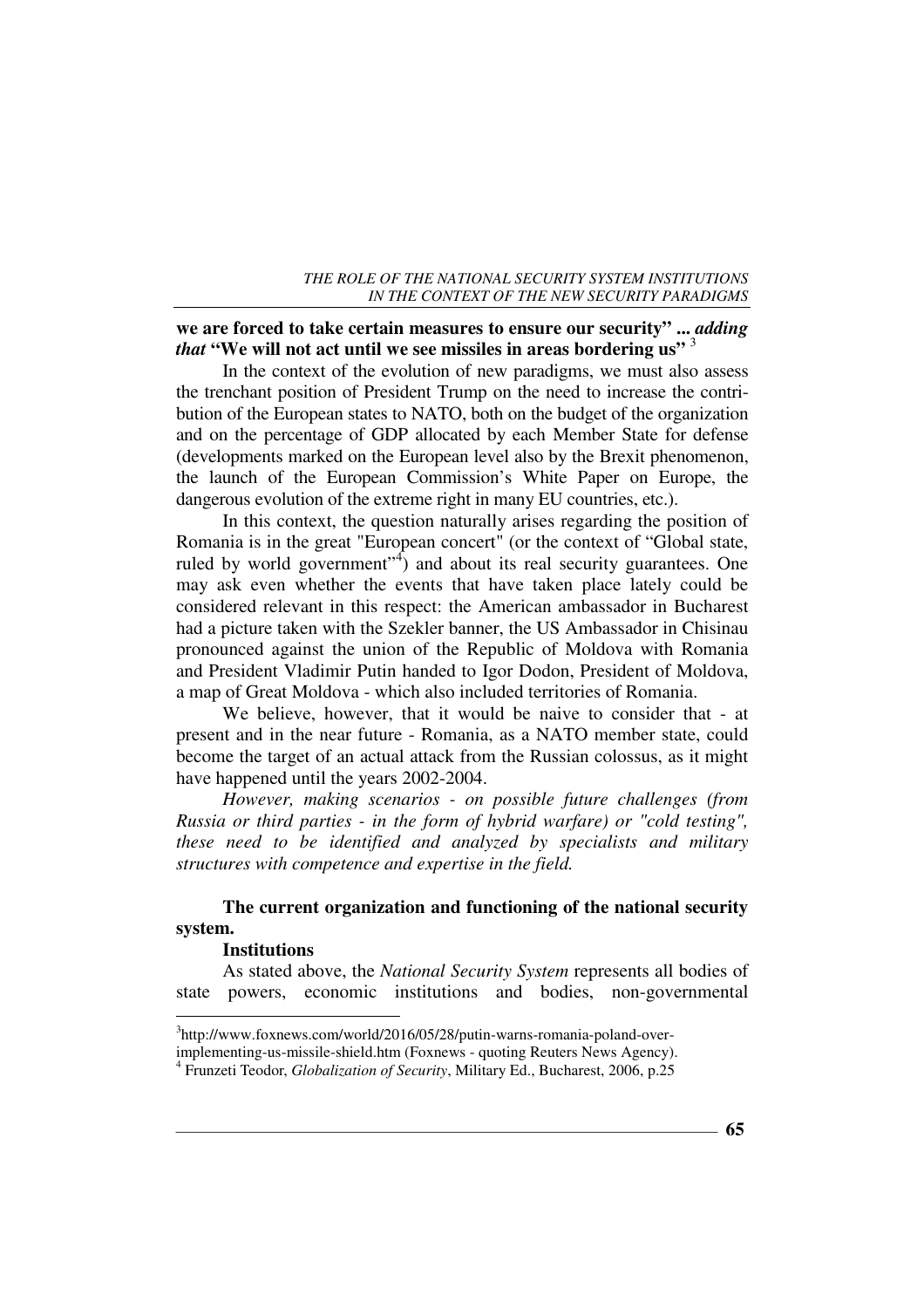organizations and civil society representatives that assume responsibilities or manifest concerns and civic initiatives in the field of security.

*The national security strategy must conceptually integrate the risks to national security with the means of institutional response.* 

#### **► Parliament - Legislative Power**

The Parliament, through law-making, provides the necessary legal framework for the proper functioning of the national security system.

Also, the Parliament exercises the control function through the competent commissions, according to the law, and under the conditions established by the normative framework for the organization and functioning of the entities in the National Security System, especially through the specialized committees, namely: *Defense, Public Order and National Security Committees of the two Chambers of Parliament, the Joint Committee of the Chamber of Deputies and the Senate for exercising parliamentary control over the Romanian Intelligence Service and the Special Committee of the Chamber of Deputies and the Senate for the exercise of parliamentary control over the Foreign Intelligence Service.* 

► **The Executive Power -** the authorities concerned are: the institution of the President of Romania and the Government of Romania. As a central administrative autonomous institution, *The Supreme Council of National Defense - SCND* **(**in Romanian, CSAT) occupies a central place in the architecture of the national security system, but it is not part of the two main components of the executive power - being an autonomous administrative authority – *still, it is a an autonomous public institution of the executive power* (in the future, after a new amendment to the Constitution, we may find it under the name of *National Security Council<sup>5</sup>* with upgraded powers). Within the Supreme Council of National Defense, the *National Intelligence Community<sup>6</sup>* (*NIC)* also functions, having the purpose of corroborating information from all intelligence services (CSAT Decision no. 146/2005).

**The President of Romania,** as a public authority and a self-standing institution, has specific attributions (independent of its quality as CSAT

<sup>5</sup> Bahrin Dorel, *The Supreme Council of National Defence and the parliamentary control over it*, the Romanian Institute for Human Rights, Bucharest, 2009, p. 8.

<sup>6</sup> CSAT Decision No. 146/2005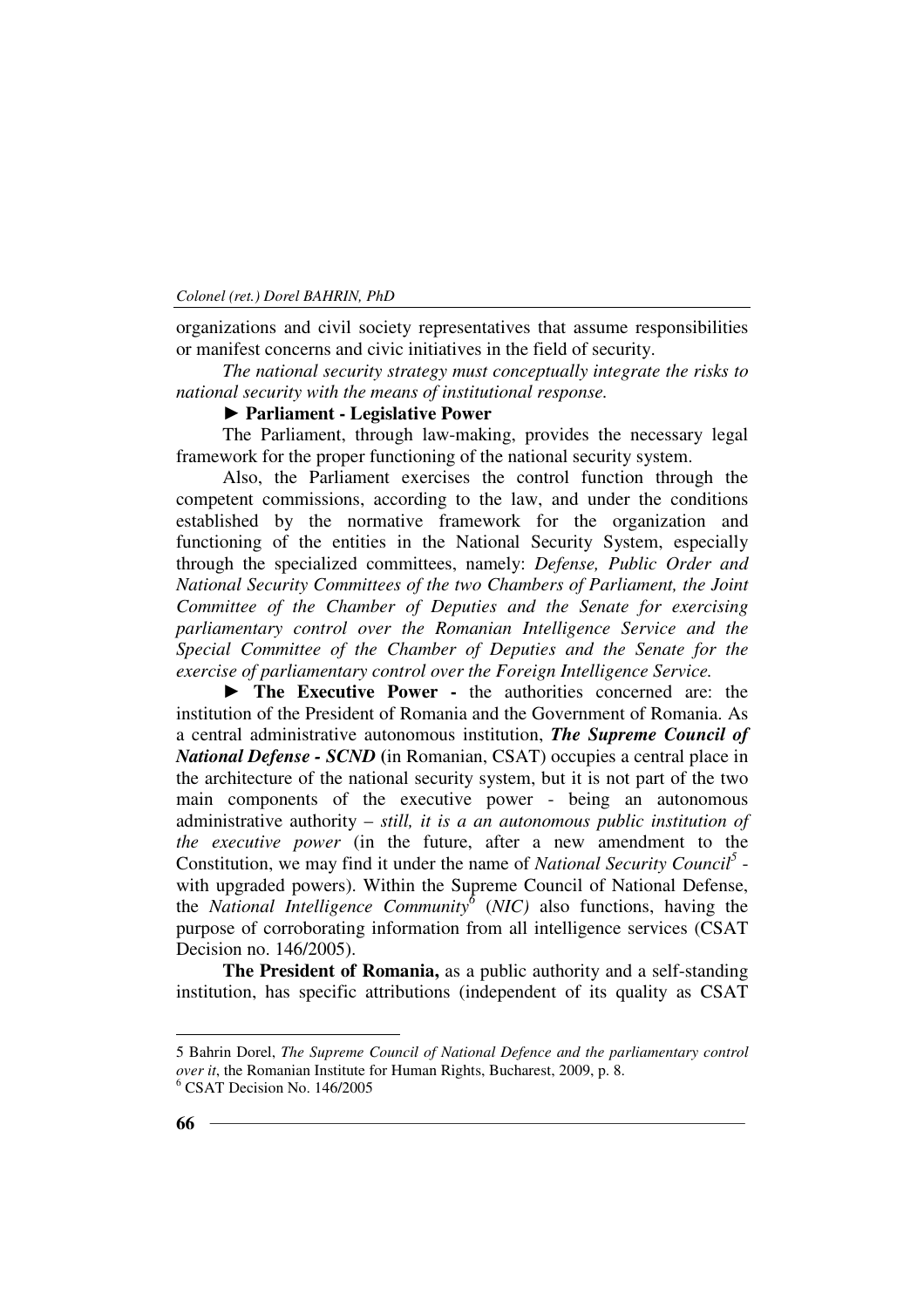President) both on the national level and on the realization of the foreign policy (see revised 2003 Constitution of Romania, Title III, Chapter II).

**The Government of Romania** also carries out *the "state authority function, which ensures the pursuit and control of the application and observance of the regulations in the field of Defense, public order and national security, as well as in the economic and social fields and the functioning of the institutions and bodies operating under the authority of the Government".<sup>7</sup>* 

Unfortunately, the Government's agenda does not always overlap the President's vision (especially in *"cohabitation"* formulas), which could create atypical vulnerabilities.

The current work in the field of security is carried out through the General Secretariat of the Government - *the Special Directorate*.

### *The main institutions and bodies with responsibilities in the field of national security. Structures existing at Government or Ministerial level.*  At Government level, there are the following structures:

*The operational command centre of the Government, governed by G.D. No. 117/2014 on the organization and functioning of the Government's Operational Command Center* 

The Center is organized, according to the legal provisions, within the General Directorate for Operational Management and Special Problems of the General Secretariat of the Government, as a decisional support structure for the management of emergency situations, under the competence of the National Emergency Committee.

The Center is an operational structure with permanent activity.

#### *Ministry of National Defense – MoND* (in Romanian, MApN)

*If, at the central level, we can see that, with respect to the organizational structure, the situation is appropriate, in other respects - just as important, such as the Romanian Armed Forces' endowment or combat capability, the present state of facts can be regarded as critical.* 

 7 *Law no. 90/2001 on the organization and functioning of the Romanian Government and the Ministries, as subsequently amended and supplemented, art. 1, lit. e).*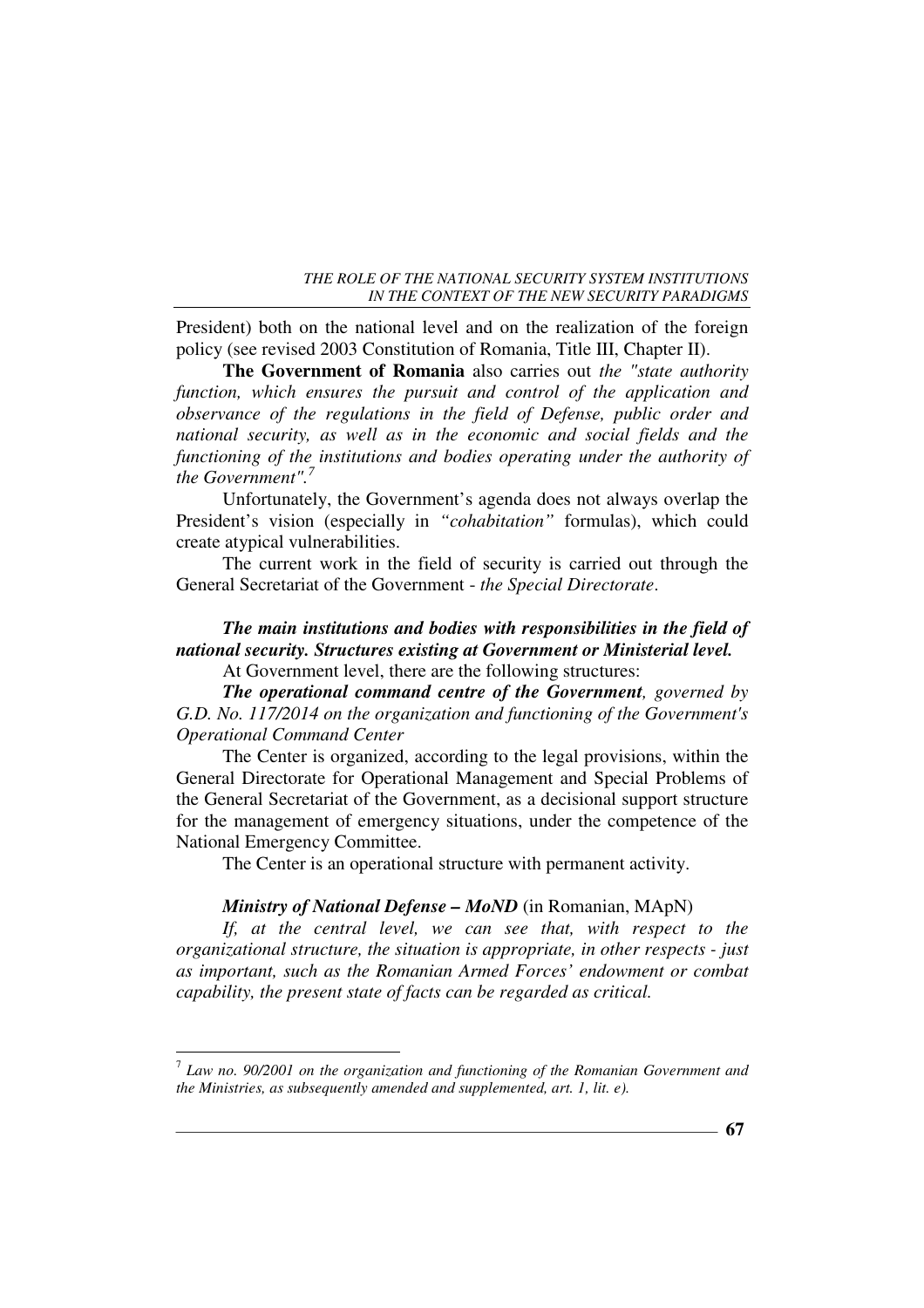Thus, a comparative analysis even with our neighboring countries, such as Bulgaria and Hungary – which, at the beginning of the nineteenth century, were similar or under Romania's level of endowment, on all three branches of the military, nowadays the situation has reversed.

For example, regarding airspace coverage only, according to the website <*http://www.armedforces.co.uk*>, at the level of 2010, the situation of the Romanian air forces is presented as more than worrying. Possible airspace coverage will exist when Romania has at least 36 F-16 planes equipped with all the combat gear on board.

Also, according to Romanian military specialists, it is necessary to acquire - for Romania's air Defense (complementary to Aegis Ashore missile Defense system in Romania - Deveselu), several Patriot rocket batteries (minimum 4 Patriot batteries) - besides the current equipment: a limited number of modernized Hawk systems and Kub missiles (short range) or Russian Volcov missiles. (Poland has already concluded a contract to acquire 8 Patriot missile batteries, which is a \$ 5 billion contract).

Also in the anti-aircraft defense chapter, Bulgaria and Hungary are doing better.

Within the MApN, there are the following structures:

*The National Military Command Centre* **(***Nucleus***)** - acronym CNMC(N) is a complex military-strategic structure (established by Law No. 58/2011 amending the Law No. 58/1994 on National Defense), within the General Staff of the Army, which warns the structures of the MApN about the imminent occurrence of crisis situations in the military or civilian fields. It also ensures the communication of MApN with the other institutions with responsibilities in the field of national security and Defense (with the CSAT, the General Secretariat of the Government, the ministries with responsibilities in the field, the I.G.S.U. (the General Inspectorate for Emergency Situations), all intelligence services, the Earth Physics Institute etc.), as well as with the bodies belonging to NATO, EU etc., for crisis management.

The management of military actions at strategic level, *"in the case of armed aggression, in case of declaring state of siege, state of mobilization or the state of war, is carried out through the Military Command National*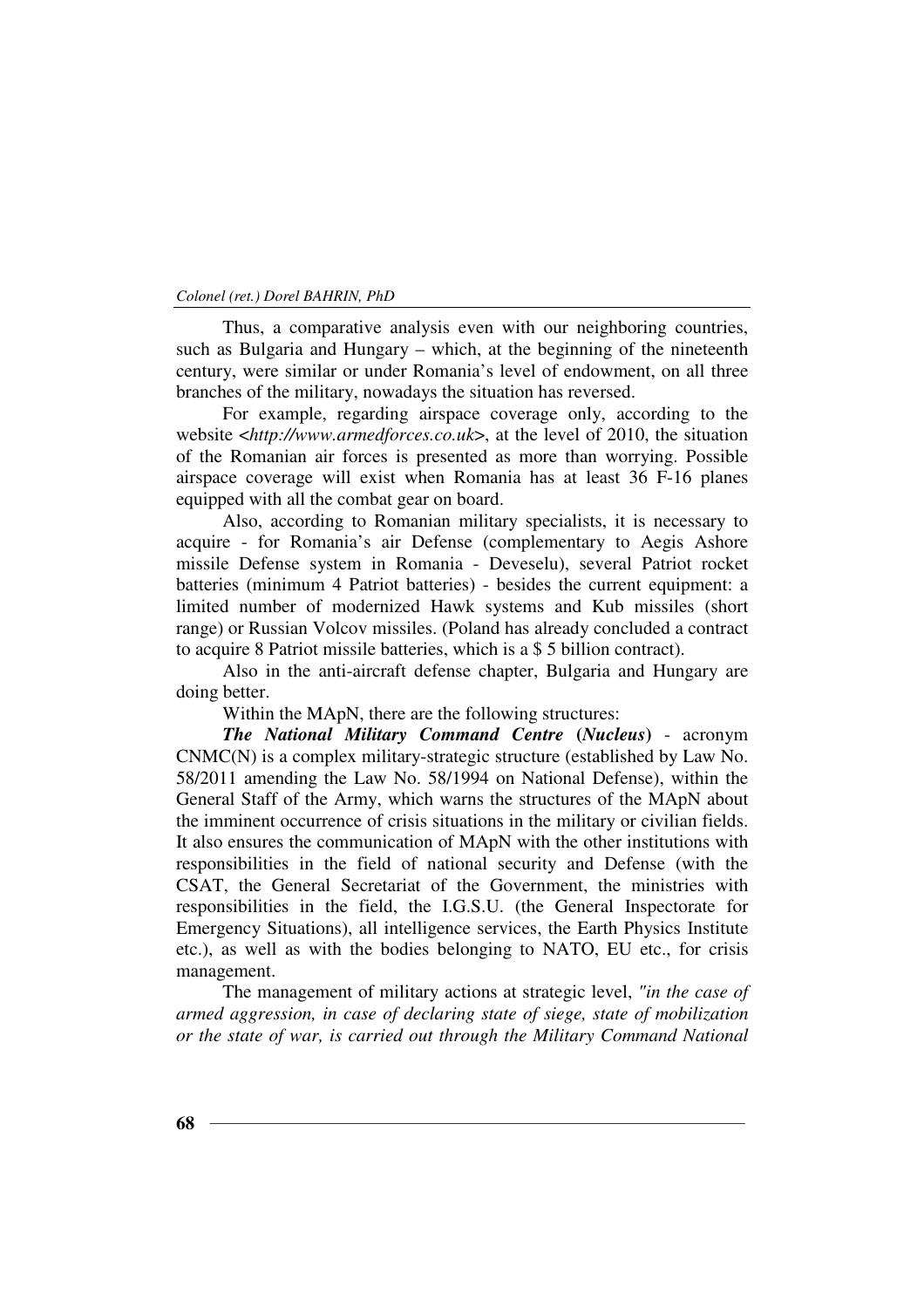*Centre"<sup>8</sup>* - which passes to full operational capacity (former Great General Headquarters) and falls under the direct subordination of the CSAT.

*Ministry of Internal Affairs – MIA* (in Romanian, MAI)

The Ministry of Internal Affairs was reorganized into the current structure by O.U.G. No. 96/2012. Within the MAI, there are the following structures:

*National Public Order Management Centre - CNCAOP* - established by G.D. No. 1152/2014, as an inter-institutional decisional support structure for integrated management of special and crisis situations.

*The Romanian Inter-ministerial Group for Integrated State Border Management - GIRMIFS,* established by G.D. No. 943/2001, updated 2017 (aimed at integration into the EU and, in the second phase, integration into the Schengen area).

At inter-ministerial and ministerial level there are other complex structures (relatively newly established), such as: Strategic Inter-ministerial Group - GIS; National Cyber Security Incident Response Centre - CERT-RO; Operational Council for Cyber Security - COSC.

**► The Judicial Authority** is made up of: the courts, the Public Ministry and the Superior Council of Magistracy (the Judicial Power is made up of only the High Court of Cassation and Justice and the other courts)

From the point of view of the national security system, only the Public Ministry is relevant, headed by the Prosecutor General under whose authority are the following:

**o** *The Directorate for the Investigation of Organized Crime and Terrorism -* DIICOT is a structure established in 2004 for the purpose of dismantling the organized crime border and cross-border criminal groups.

**o***The National Anticorruption Directorate* - DNA, established in 2002 under the name of the National Anti-Corruption Prosecutor's Office (PNA), is a prosecution structure specialized in the fight against large and medium corruption. Taking into account that in *pt. 68* - *Vulnerabilities* – from the National Defense Strategy of the Country for the period 2015-2019,

<sup>&</sup>lt;sup>8</sup> Article 8 of Law no. 58/1994 on the national defence, with subsequent amendments and completions.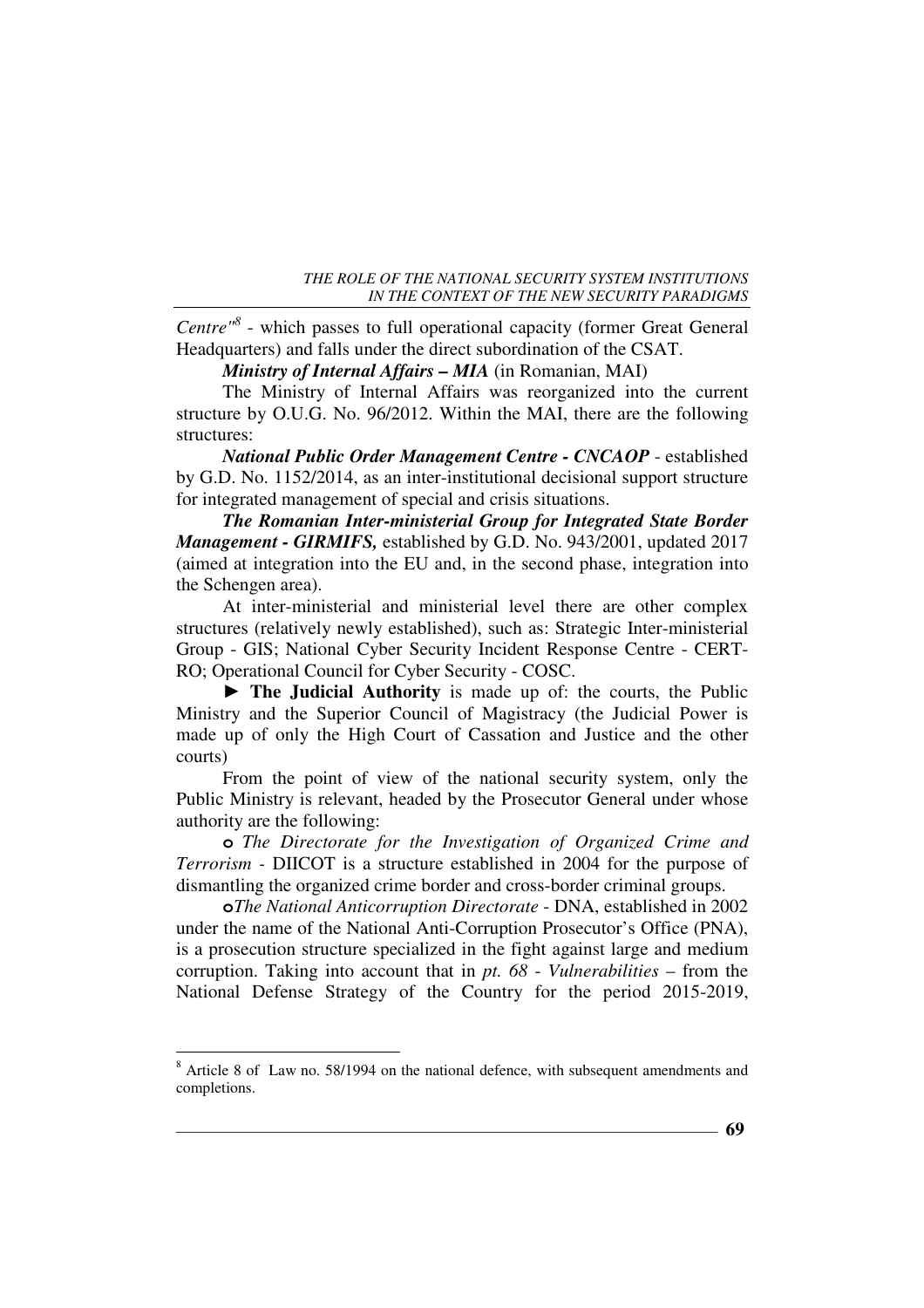*Corruption* is considered vulnerability, the Directorate can also be involved in addressing vulnerabilities to Romanian national security.

## **► The Intelligence Community**

The state bodies – intelligence services, with specific powers in the field of national security are: the Romanian Intelligence Service, the Foreign Intelligence Service, as well as some specialized structures subordinated to the Ministry of National Defense and the Ministry of Internal Affairs.

*The Romanian Intelligence Service -* (in Romanian, SRI) whose organization, functions and powers are provided by Law No. 14/1992 *on the organization and functioning of the Romanian Intelligence Service*, as subsequently amended and supplemented, is the informative authority that carries out intelligence and counterintelligence activities throughout Romania, in order to prevent the occurrence of situations that could affect national security, *being an integrating structure in the fight against terrorism.* Thus, since 2004, Romania has a National Terrorist Alert System - SNAT and a National System for Prevention and Combating Terrorism - SNPCT managed by SRI, in order to support the anti-terrorist activities planning process at national level, as well as to inform the population in relation to the level of terrorist threat.

*Specific institutions and structures in the area of responsibility*: the Antiterrorist Operational Coordination Centre and the National Centre for Interception of Communications.

*The Foreign Intelligence Service –* (acronym SIE), whose organization, functions and powers are stipulated in the Law No. 1/1998 *on the organization and functioning of the Foreign Intelligence Service*, as subsequently amended and supplemented, is the *"state body specialized in foreign intelligence related to national security and Defense of Romania and its interests"<sup>9</sup>* . Therefore, SIE is an intelligence authority with responsibilities exclusively outside Romanian territory, for Romania's national security, according to the competencies established by law.

*Other departmental intelligence structures: the General Intelligence Department for Defense* within the Ministry of National Defense and the

<sup>9</sup> National Defence Strategy Guide for the period 2015-2019, p.16, http://www.presidency.ro/files/userfiles/Ghid\_SNApT\_2015-2019\_AP.pdf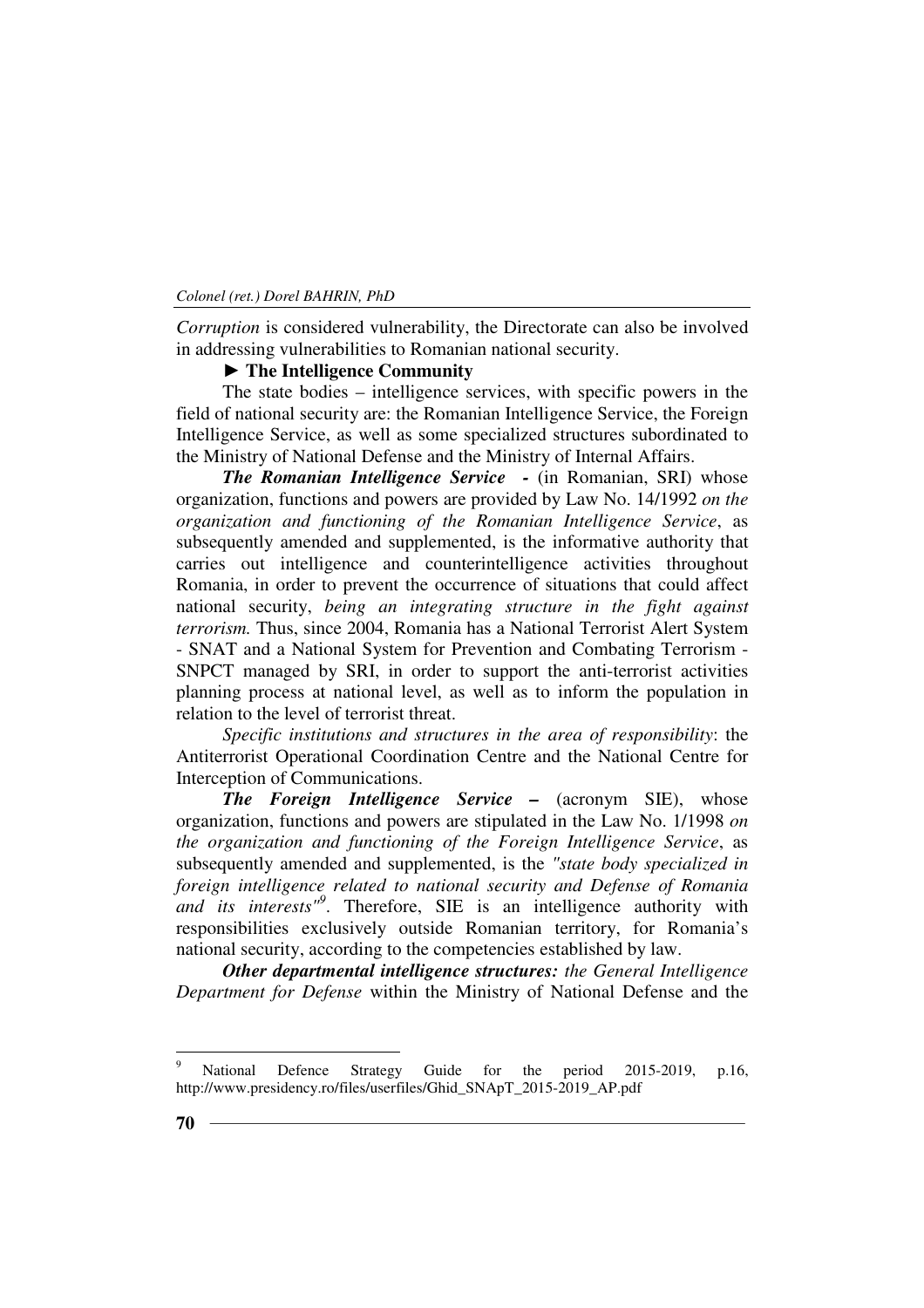*Department for Intelligence and Internal Protection* within the Ministry of Internal Affairs.

*As it can be seen, the main intelligence services operate according to laws adopted before the year 2000, even if they were completed and modified later on (i.e. before Romania's accession to NATO and the EU), and they include provisions that have nothing in common with today's reality.* 

#### **Conclusions and Proposals**

Analyzing the dimensions of the extended national security strategy, we find a real deficit in the Defense sector - in terms of endowment, *which in the conditions of the new security paradigms - is gaining increasing importance*. This Defense deficiency may affect the sustainability of the entire national security system.

We consider it a matter of first urgency to adopt a *new national security (framework) law* that would contain the provisions of the previous proposals, supplemented with notions or clarifications from the National Defense Strategy of the Country 2015-2019 and the National Defense Strategy Guide for the period 2015-2019.

*We also support the need to approve - by government decision - an action plan to implement the forthcoming new national security strategy.* 

In the institutional field, we consider it strictly necessary to create a *Unified Control Centre for Disasters*, integrating all responsible intervention forces in case of such events.



BAHRIN D., *Supreme Defense Council of the country and parliamentary control over it*, Romanian Institute for Human Rights, Bucharest, 2009;

FRUNZETI T., *Globalization of Security*, Military Ed., Bucharest, 2006;